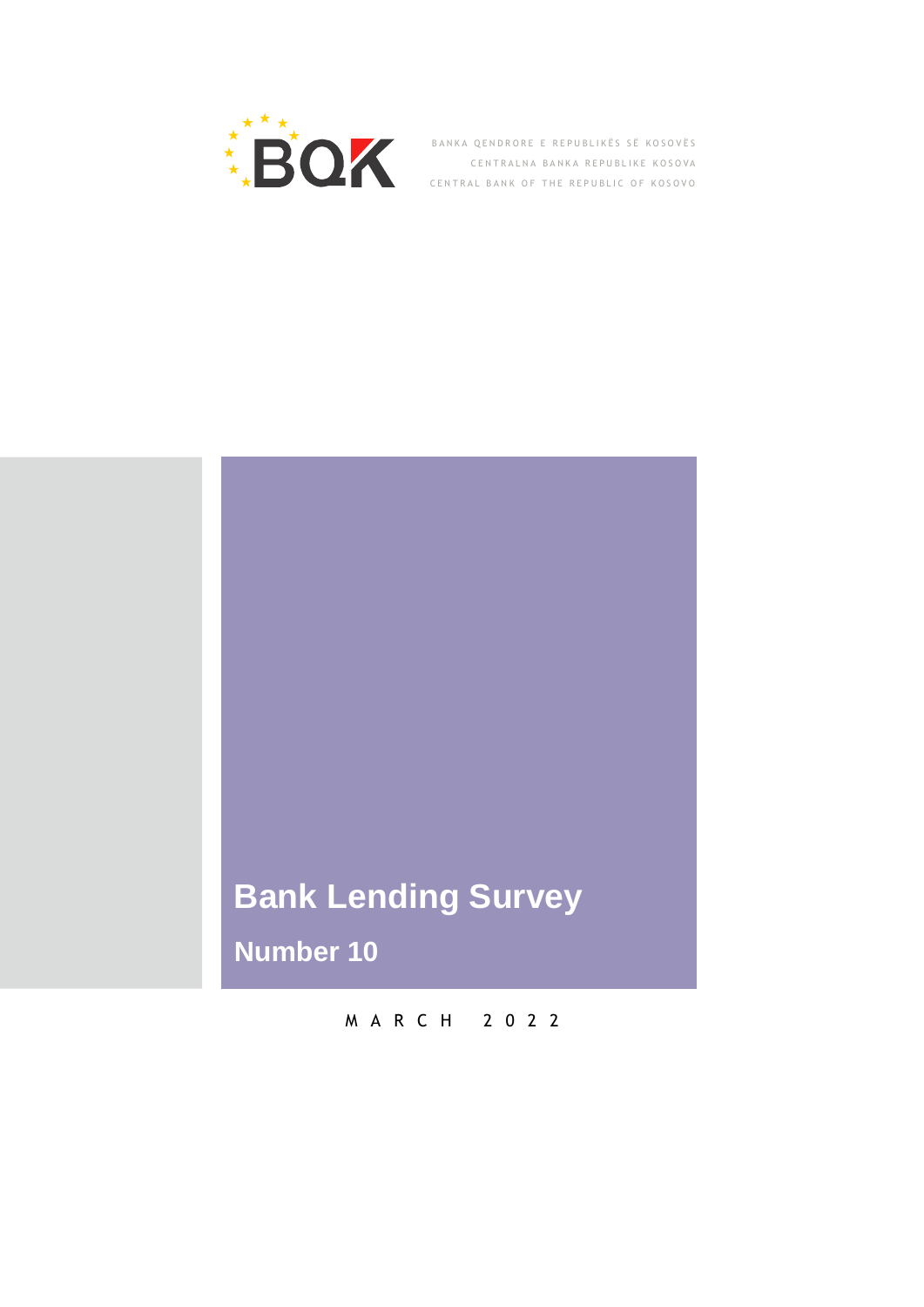BANKA QENDRORE E REPUBLIKËS SË KOSOVËS CENTRALNA BANKA REPUBLIKE KOSOVA CENTRAL BANK OF THE REPUBLIC OF KOSOVO

# **Bank Lending Survey and Inflation Expectations**

Number 10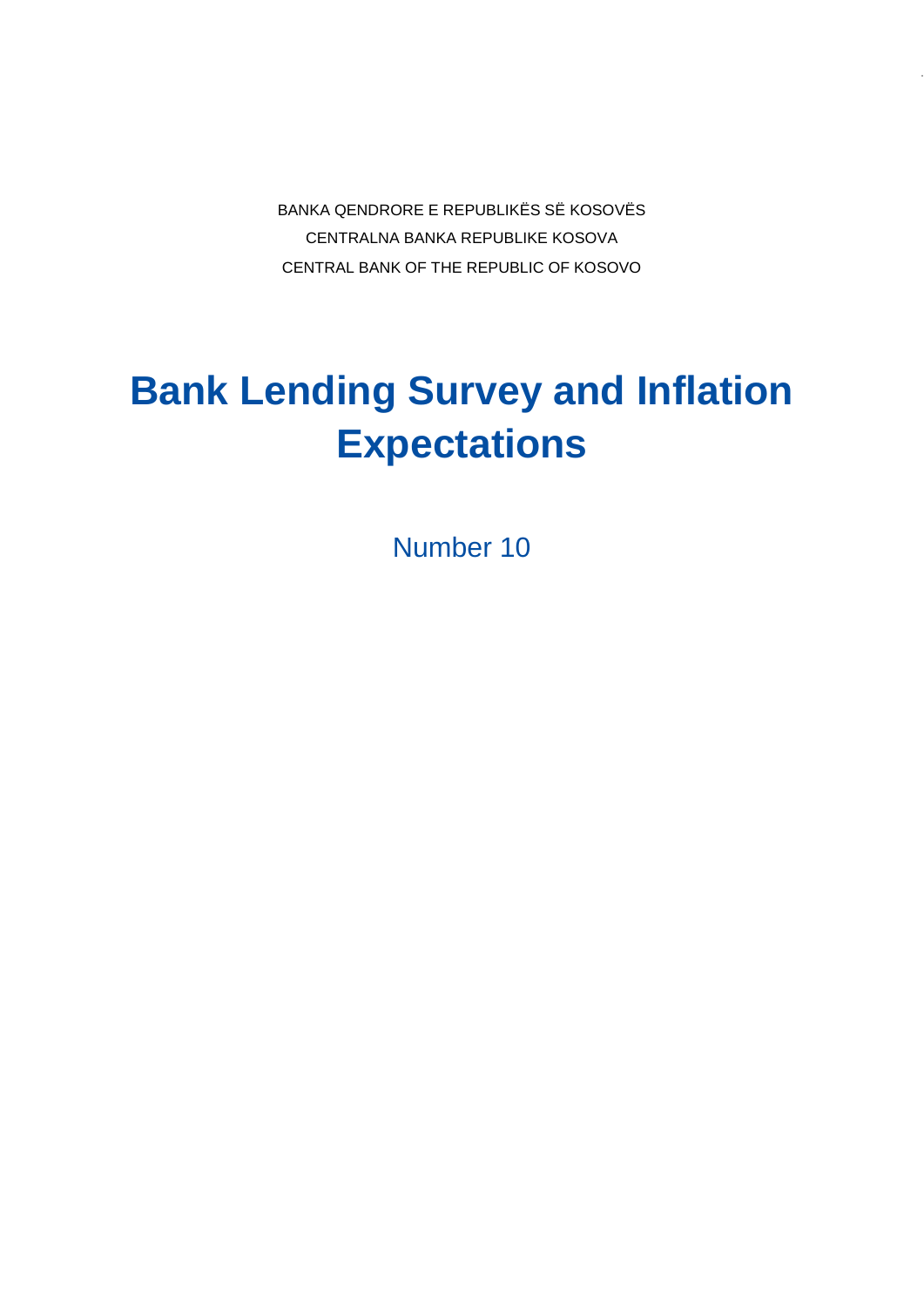**PUBLISHER** © Central Bank of the Republic of Kosovo Economic Analysis and Financial Stability Department Garibaldi 33, Prishtina 10000 Tel: ++383 38 222 055 Fax: ++383 38 243 763

**Website** [www.bqk-kos.org](http://www.bqk-kos.org/)

 **E-mail** [economic.analysis@bqk-kos.org](mailto:economic.analysis@bqk-kos.org;)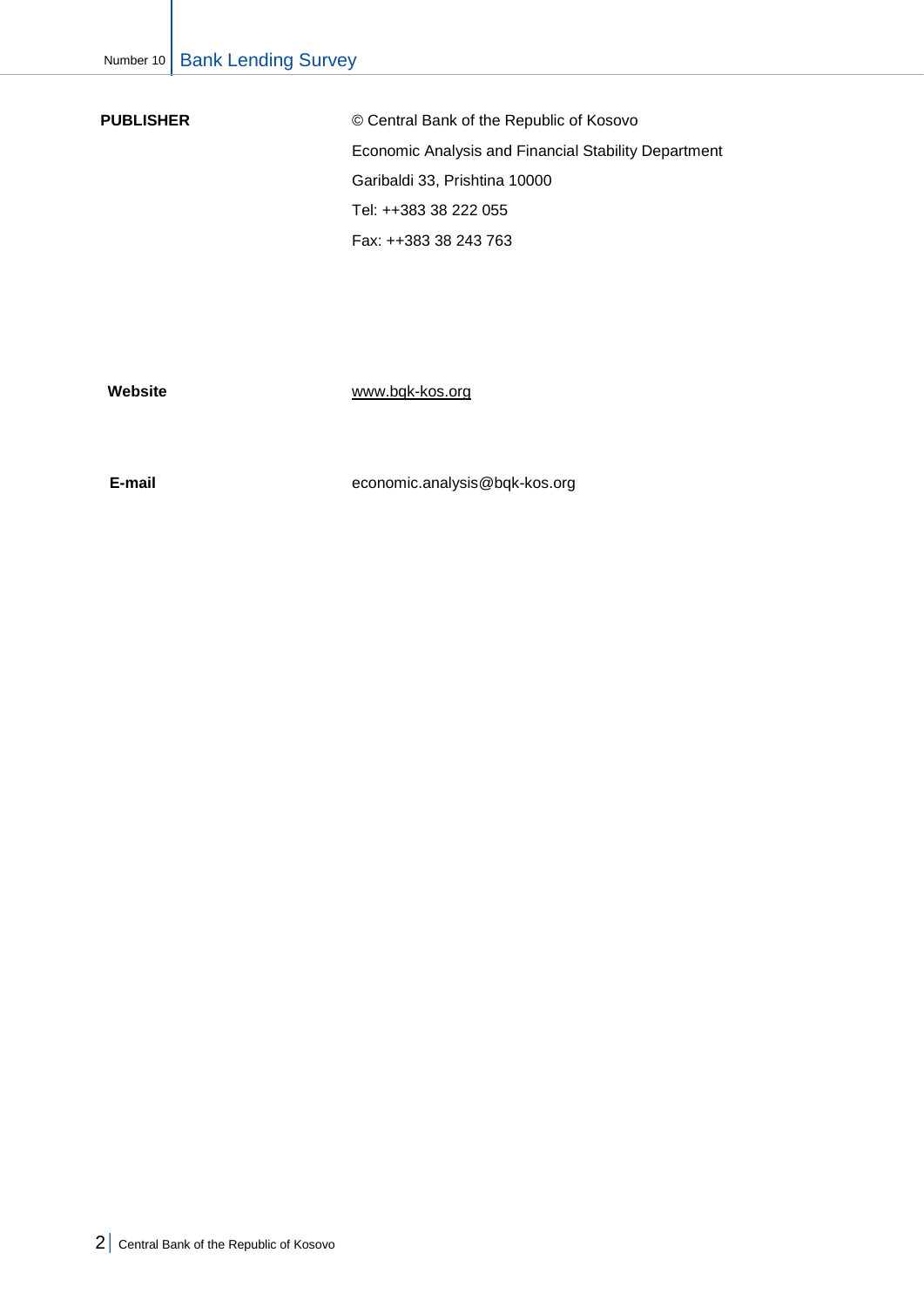# **CONTENTS**

| Developments in credit standards, credit terms and conditions, and in loans demand----------------- 8 |  |
|-------------------------------------------------------------------------------------------------------|--|
|                                                                                                       |  |
|                                                                                                       |  |
|                                                                                                       |  |
|                                                                                                       |  |
|                                                                                                       |  |
|                                                                                                       |  |
|                                                                                                       |  |
|                                                                                                       |  |
|                                                                                                       |  |
|                                                                                                       |  |
|                                                                                                       |  |
|                                                                                                       |  |
|                                                                                                       |  |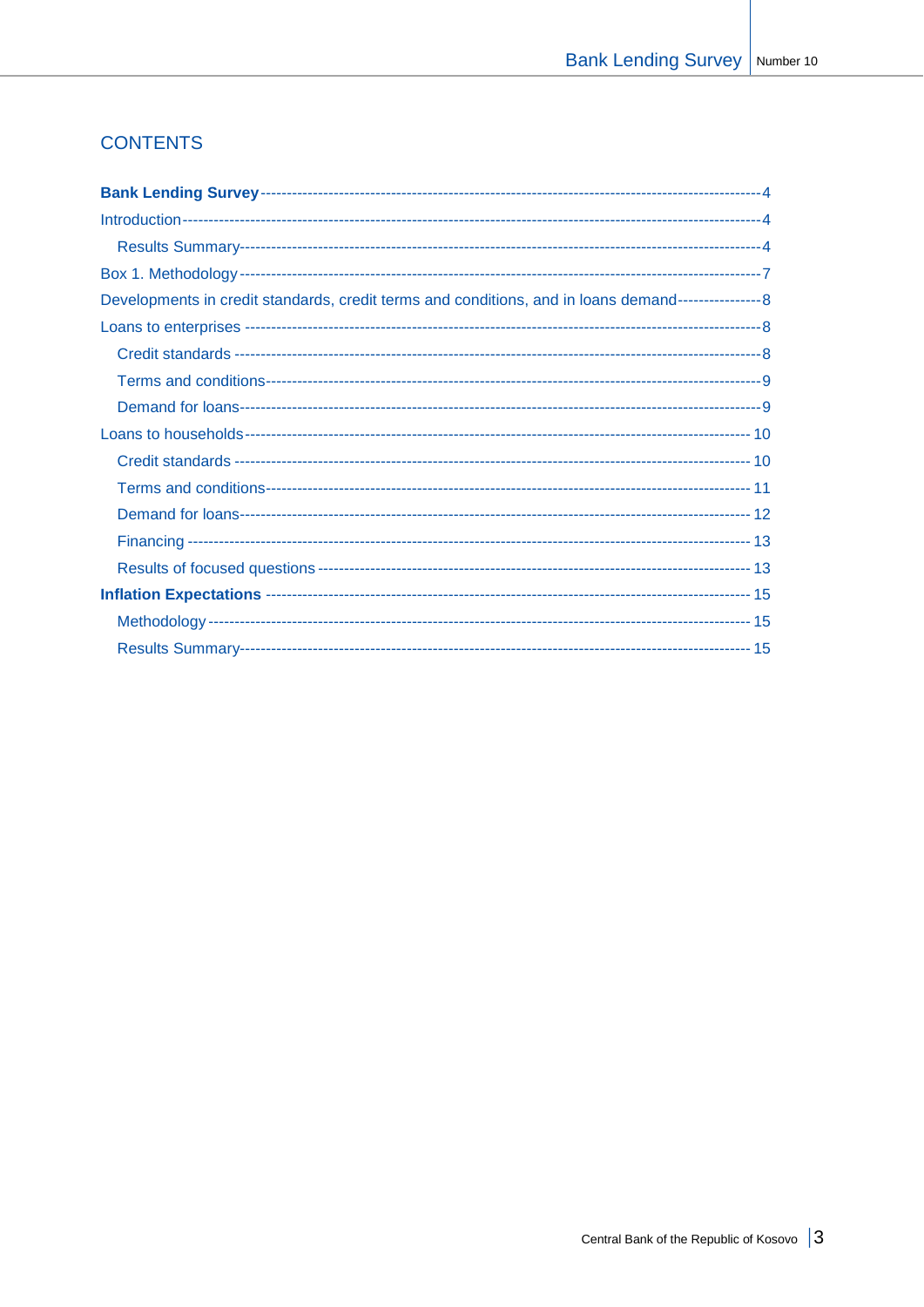# <span id="page-4-0"></span>**Bank Lending Survey**

# <span id="page-4-1"></span>Introduction**<sup>1</sup>**

In order to increase the analytical capabilities on a good assessment of lending dynamic activities in Kosovo and expectations on the price level, the Central Bank of the Republic of Kosovo (CBK) has designed and conducted a survey with commercial banks which operate in the banking sector of Kosovo. The report which analyzes the results of this survey will be published on quarterly basis at the website of the CBK, aiming at providing a more comprehensive survey about the risk perception of the banks, the willingness of the banks to lend, and the behavior of the households and enterprises in relation to credit activities dynamics. This report records the credit behavior for the fourth quarter of 2021, and banks expectations for credit dynamics in the first quarter of 2022.

In addition to the standard questions, this survey was supplemented with three additional questions in an effort to address the impact of inflationary pressures that were evident especially in the second half of the year on lending dynamics, as well as the potential impact on borrowers' repayment performance. Also, in the additional questions, the supply and credit demand are broken down by economic sectors.

### <span id="page-4-2"></span>Results Summary**<sup>2</sup>**

As a result of the improvement of the situation with the pandemic, and consequently the easing of restrictive measures in the country and abroad, economic activity had a strong recovery in 2021. Lending and financing of the banking sector marked a significant increase in the second half of 2021, an increase that together with the increase of formal and informal diaspora income, supported the economic recovery in the country. The annual growth of the total credit stock exceeded the level of annual growth of pre-pandemic lending, and the year 2021 closed with the highest annual credit growth in the last ten years. At the same time, new loans compared to the previous quarter and the same quarter of the previous year marked a significant annual increase, both for enterprises and households. These lending dynamics were largely influenced by credit demand, which increased twice more than the credit supply eased. In contrast to the current quarter, banks for Q1 2022 expect the lending activity of the sector to be supported to some extent by credit supply, as the demand for loans is expected to not change significantly.

According to banks, the dynamics of lending to enterprises during this quarter was positively affected to a larger extent by increased credit demand, while credit supply side eased, albeit at lower level. Within credit supply, banks have reported to have eased, to some extent, the credit standards applied in assessing enterprise credit applications of enterprises during the fourth quarter of 2021. Credit standards were eased at a higher level for SMEs compared to large enterprises (table 1). Changes in credit standards were positively influenced mainly by the support of loans from the KCGF, and the increased competitive pressure in the banking sector. At the same time, banks increased the approval level of loans to enterprises, especially for SMEs.

For the first quarter of 2022, banks' expectations consist of easing credit standards to a level close to that marked in the current quarter. Credit offer based on credit standards to some extent is expected

 $\overline{a}$ 

**<sup>1</sup>**For more detailed information about the background of the CBK bank lending survey, please refer to the publication "Bank Lending Survey and Inflation Expectations" No. 1.

**<sup>2</sup>** The BLS questionnaire, and time series of the bank lending survey results, are available on the CBK website, on the link of the Bank Lending Survey.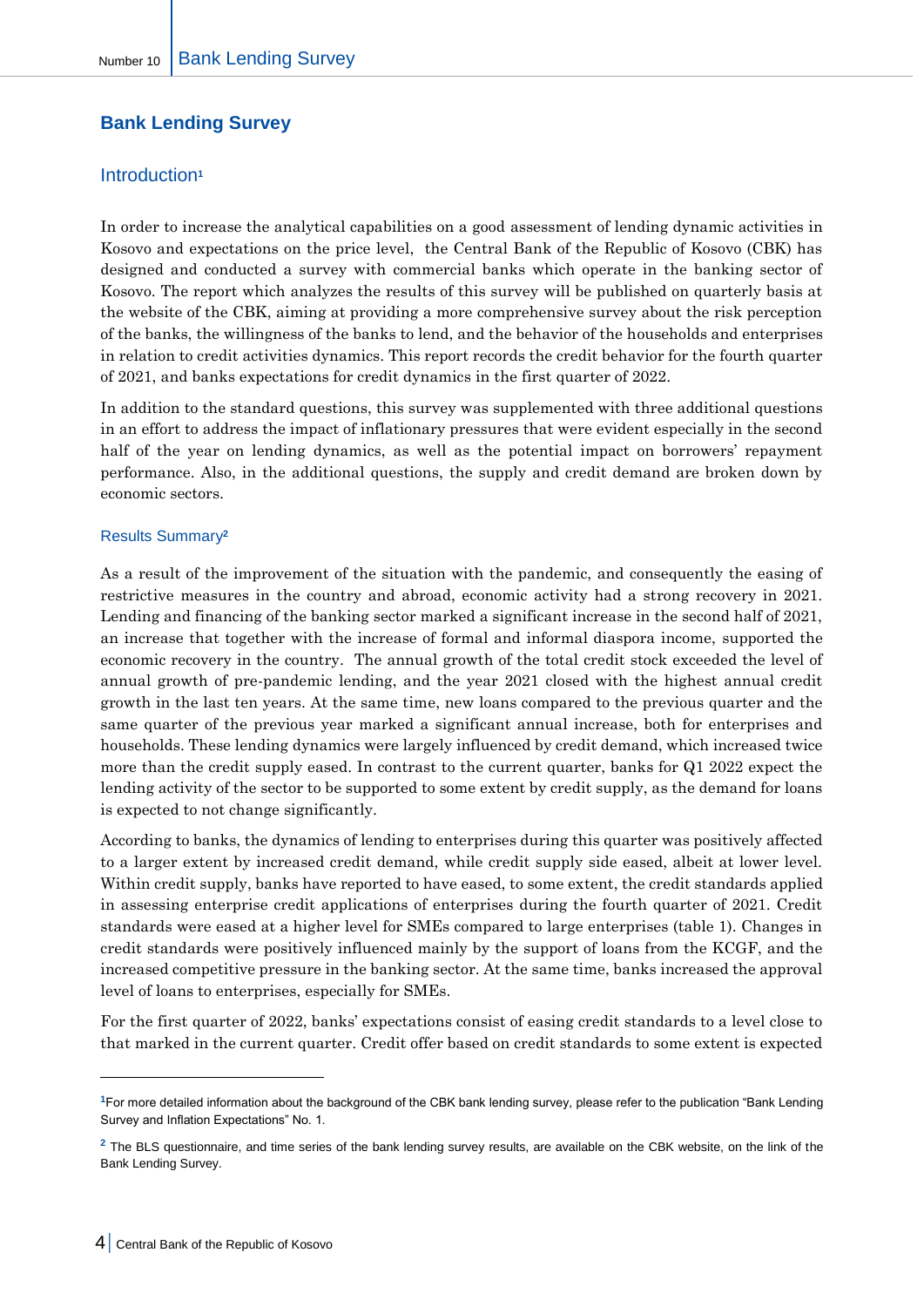to be more favorable for SMEs than for large enterprises. The increase of competitive pressures is expected to have the main positive contribution in easing credit standards in Q1 2022.

Terms and conditions applied by banks in granting loans to enterprises were eased to some extent. Eased terms and conditions were mainly applied to both categories of enterprises through lower interest rates and lower collateral requirements. Factors that influenced the easing of terms and conditions were the support of SMEs by the KCGF and the increase of competitive pressures in the banking sector. In the first quarter of 2022, banks expect easing of terms and conditions for both categories of enterprises, but at a lower level than in the fourth quarter of 2021. Eased terms and conditions are expected to be similar with those applied in the current quarter. The easing of terms and conditions for enterprises is expected to be driven by competitive pressures in the banking market, the good liquidity position of the banking sector, as well as the support of SMEs by the KCGF.

During the fourth quarter of 2021, there was a significant increase in the demand for bank loans by enterprises compared to the previous quarter. The demand for loans from enterprises turns out to be underestimated in banks' expectations for Q4 2021 expressed in the previous survey (Q3 2021), where banks expected a lower increase in the demand for loans. The increased demand for loans came from SMEs, while the demand for loans from large enterprises remained unchanged. This increase in demand, according to bank statements, was mainly driven by the increase in demand for financing inventories and working capital and for financing fixed investments. Expectations for lower economic activity due to seasonality have also affected the expectations of banks which stated that they do not expect significant changes in credit demand over the next quarter from both categories of enterprises, where banks' responses generated a marginal negative index (table 1). The key factor that is expected to positively affect the demand for loans from enterprises is the need to finance fixed investments, albeit with low intensity based on the index generated.

New loans to households were characterized with a considerable increase during the fourth quarter of 2021, compared to the same period of the previous year. Similar to lending to enterprises, credit demand was the main incentive of lending activity dynamics for households during the reporting period, while credit supply had a weaker impact in this aspect. Credit standards in the current quarter, in general, turn out to be close to the expectations of banks expressed in the previous survey. Credit standards were eased to some extent for consumer credit, while for housing loans there were no significant changes. The easing was mainly influenced by the increased competitive pressure between banks, as well as by the improved domestic market outlook. In the first quarter of 2022, banks expect an ease in credit standards for households to some extent. Credit standards are expected to ease to a higher level for consumer credit than for housing loans (table 1). The same factors as in the current quarter are expected to determine the credit standards applied by banks to households also during the next quarter.

**Terms and conditions for new loans to households** eased to some extent. The level of easing of terms and conditions was approximate for both housing loans and consumer credit. Almost all the terms and conditions conveyed in the survey were eased, except for other payments other than interest, which remained unchanged. The key factors that eased terms and conditions of lending to households, during the third quarter of 2021, were the increased competitive pressure, the good outlook in the domestic market in general and the banking market in particular, as well as the favorable liquidity position of banks. For the first quarter of 2022, banks stated that they expect an ease in terms and conditions for loans to households, albeit at lower level compared to the current quarter. An ease of terms and conditions is expected for both types of loans, albeit for housing loans banks are expected to offer more favorable terms and conditions. Mainly, terms and conditions for housing loans are expected to be eased by lowering the interest rate and increasing the approved amount. The good market outlook in the country, as well as the increase of competitive pressures in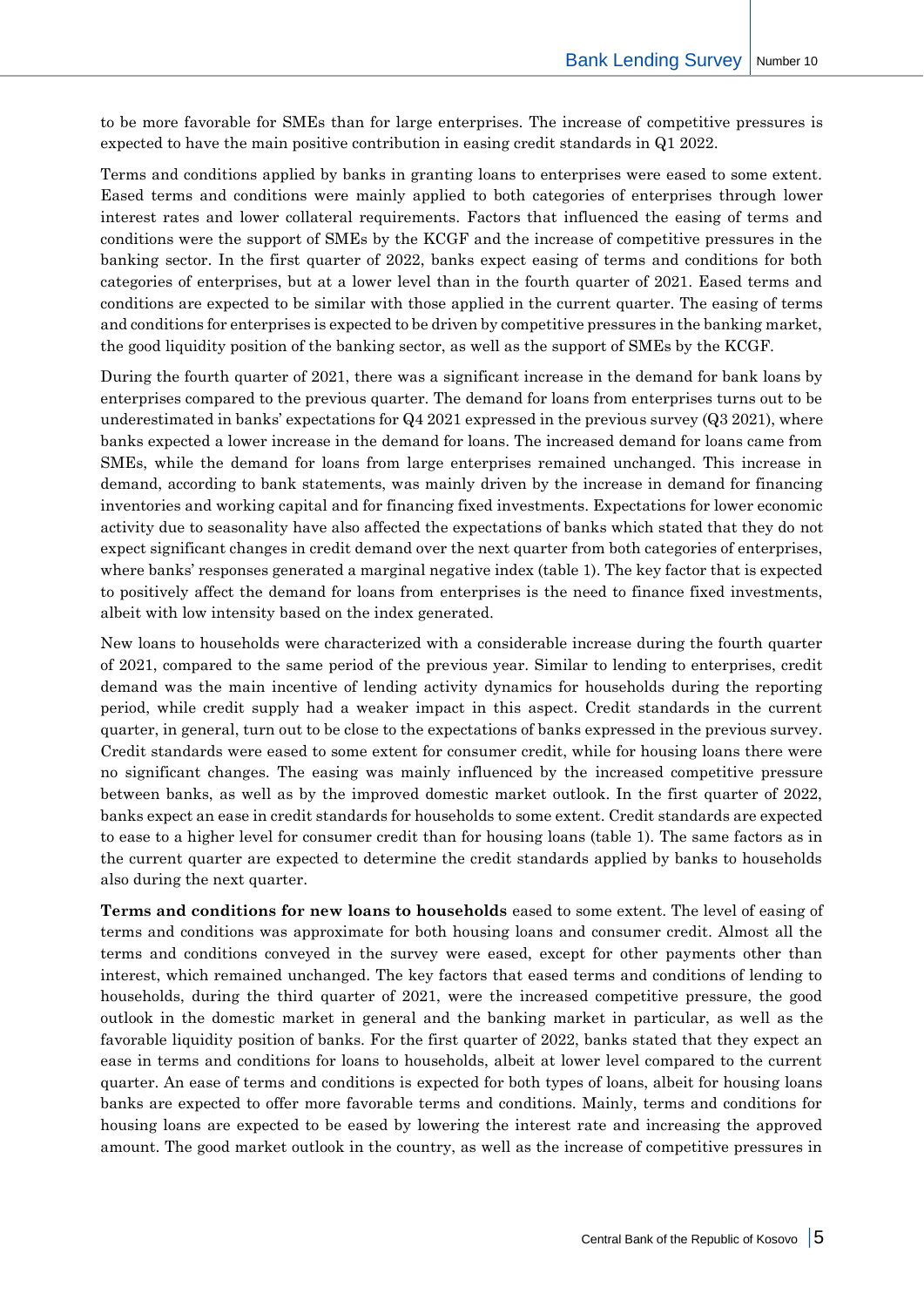the banking market are expected to be the driving factors of the easing of terms and conditions applied by banks during Q1 2022.

In line with the strong recovery of the economic activity, the demand for loans increased significantly during the fourth quarter compared to the previous quarter. Banks have reported a higher increase of demand for consumer credit compared to housing loans demand. More specifically, nine out of total ten participating banks in the survey, have stated an increase in the overall demand for loans. This increase was positively influenced by three of the factors listed in the survey, namely the need for consumer financing, the increase in consumer confidence, as well as the improvement of the outlook in the real estate market. In the first quarter of 2022, banks do not expect a significant change in the demand for loans from households (table 1). The survey results suggest that banks expect the improved outlook in the real estate market and increased consumer confidence to affect credit demand over the next quarter.

|                                                                                        | Supply<br>(Credit standards) |                           | Demand  |                           |  |  |
|----------------------------------------------------------------------------------------|------------------------------|---------------------------|---------|---------------------------|--|--|
|                                                                                        | Q4 2021                      | Q1 2022<br>(expectations) | Q4 2021 | Q1 2022<br>(expectations) |  |  |
| <b>Enterprises</b>                                                                     |                              |                           | ЙΤ      |                           |  |  |
| <b>SME<sub>s</sub></b>                                                                 |                              |                           |         |                           |  |  |
| Large enterprises                                                                      |                              |                           |         |                           |  |  |
| <b>Households</b>                                                                      | ИΝ                           | Иг                        | Й۴      | $\Rightarrow$             |  |  |
| Housing loans                                                                          | Æ                            |                           |         | æ                         |  |  |
| Consumer credit                                                                        |                              |                           |         | 5)                        |  |  |
| Easing of credit standards/Increase in demand for loans (positive index over 0.20)     |                              |                           |         |                           |  |  |
| Easing of credit standards/Increase in demand for loans (positive index below 0.20)    |                              |                           |         |                           |  |  |
| ➾<br>Mainly unchanged (positive index/negative up to 0.05)                             |                              |                           |         |                           |  |  |
| Tightening of credit standards/Decrease in demand for loans (positive index over 0.20) |                              |                           |         |                           |  |  |
| Tightening of credit standards/Decrease in demand for loans (positive index over 0.20) |                              |                           |         |                           |  |  |

# **Table 1. Banks assessment on the change of credit supply and demand**

Source: CBK.

Banks' supportive approach to the needs of their customers, vigilant monitoring of customer performance, as well as economic recovery due to positive global developments and increased income received from abroad helped to improve the repayment performance of loans. Consequently, banks reported an improvement of the loans portfolio, as the response index in this quarter shifted to negative from the positive index as it was in the previous quarter, implying a decline of nonperforming loans to total loans ratio. An improvement of loans portfolio quality was marked for enterprises and households as well. In the next quarter, banks generally do not expect a significant change in the value of nonperforming loans.

Despite the significant increase in the previous quarter (Q3 2021), during the fourth quarter, the financing of the banking sector increased significantly. An increase in financing was stated by all participating banks in the survey. Similar to the previous quarter, bank financing was dominated by the significant increase in short-term household deposits. More specifically, seven banks stated an increase of household deposits, where two of them with systemic importance stated a considerable increase. Banks attributed the increase in deposits to reluctance of the economic entities to invest during the period of pandemics, high inflow of remittances, as well as the high level of diaspora visits to the country. Financing from enterprise deposits , from parent banks and also from international financial institutions marked an increase as well, albeit at lower level. Over the next quarter, banks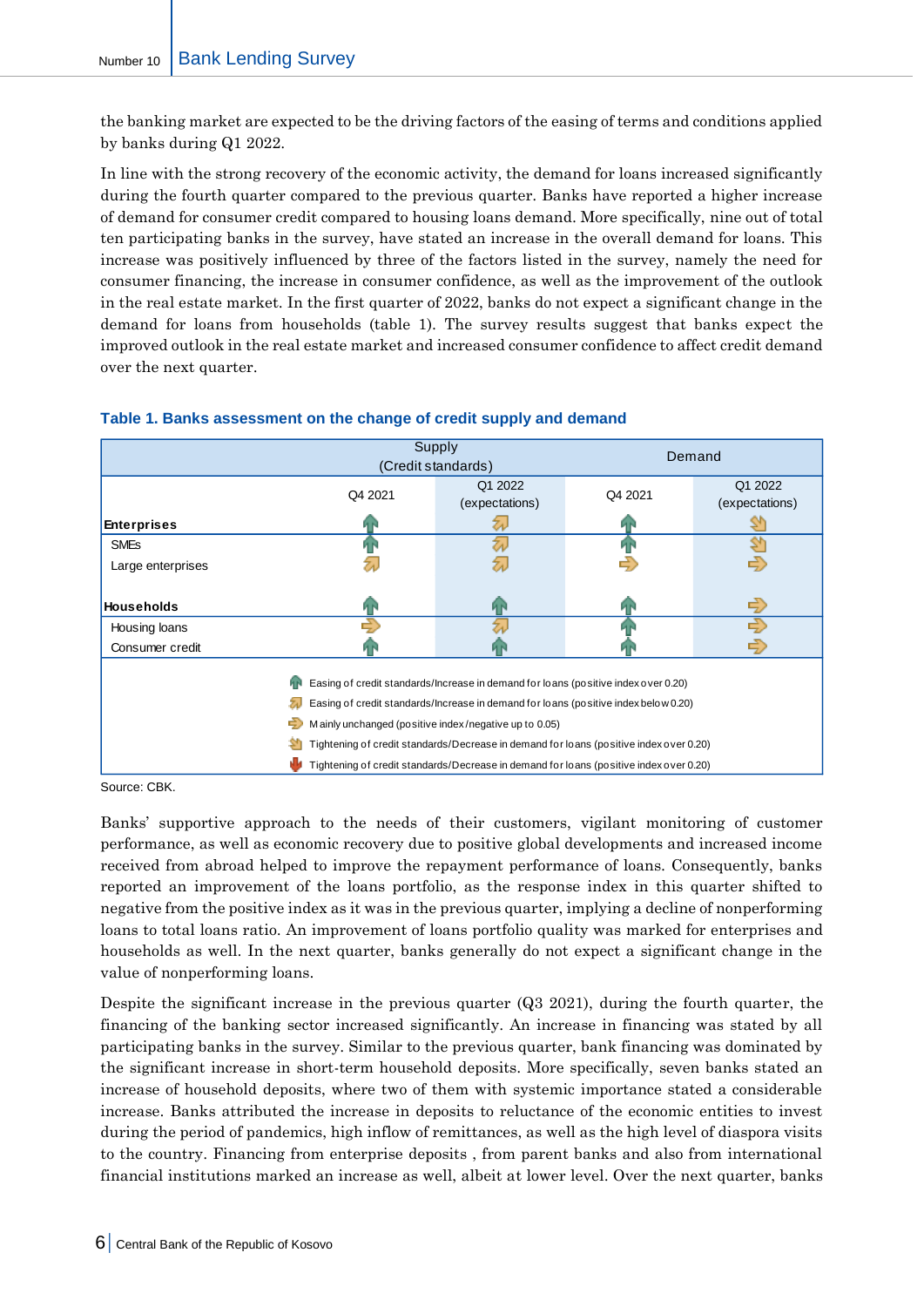expect a growth of financing to continue through the growth of short-term household deposits, albeit at a lower level compared to the current quarter. Also, it is expected that financing from parent banks and international financial institutions to continue to have positive contribution in financing the sector.

# <span id="page-7-0"></span>Box 1. Methodology

#### The questionnaire of the Bank Lending Survey

The BLS questionnaire is based on the standardized questionnaires used by the Central Banks in the euro area and beyond. However, the BLS questionnaire of the CBK has been modified and adopted to its best and comprehensive way to represent lending developments in Kosovo's banking sector.

The BLS questionnaire contains 19 questions, which cover the changes of credit supply, changes in the demand for loans, factors which contribute in these changes and the access of the banking sector to financing, on quarterly basis. Questions on bank lending are focused on two main categories: (i) loans to enterprises, and (ii) loans to households. Moreover, loans to enterprises are sub-categorized in to loans to SMEs and loans to large enterprises, while loans to households are sub-categorized in housing loans and consumer credit. For all the above mentioned categories, changes in loan supply conditions are defined by credit standards applied in the process of loans approval, terms and conditions applied for new loans, the approval rate of loans, and the factors which affect their changes. Meanwhile, the changes in the demand for loans are defined by the demand for loans (the number of applications for loans), the quality of the applications received, and the factors which affect the demand for loans. The questions of the survey primarily are designed to obtain a feedback for changes over the past three months and changes expected in the following three months. Also, questions cover loans in the aspect of their maturity and the currency in which they were granted.

Besides the standard questions, the BLS questionnaire may contain also additional questions on specific issues in order to explain the developments in the banking sector. While standard questions cover a three-months period, additional questions may refer to changes occurred during a longer period of time. The survey conveys ten out of eleven banks operating in Kosovo.**<sup>3</sup>** Consequently, the participating banks represent the general banking market and ensure a proper statistical representation, taking into account that they represent 98% of total assets of the banking sector, and 99.8% of total lending of the banking sector. Survey participants are asked to indicate in a qualitative manner the strength of any tightening or easing or the strength of any decrease or increase, reporting changes using the following five-point scale: (i) tightened / decreased considerably, (ii) tightened/decreased somewhat , (iii) basically no change, (iv) eased / increased somewhat or (v) eased / increased considerably.

#### Generation of the bank lending survey results

-

Quantifying of the answers received from individual banks and their aggregation to present the changes on the level of the sector is achieved through a generation of an index. This index is generated for each category and sub-category of each of the questions, thus giving a quantifying unit for the answers received on the level of the sector. Initially, the answers are determined by a value based on the strength of the changes, namely answers where banks stated a considerable tightening/lowering are determined with a value - 1 a double value in size than the one defined for answers when banks declare tightening/lowering to some extent (a value of -0.5). Similarly, answers have a value of 1 when there is a considerable ease/increase, while those with ease/increase to some extent are determined with a value of 0.5. Results are also weighed based on the weight that each of the banks has in total lending of the banking sector. Consequently, the weight of each bank based on its share on the credit market is multiplied with the value determined based on the intensity of the given answer, thus obtaining the index in question.

Furthermore, the aggregation of the index on the sector's level is performed through the sum of the indices obtained for each of the bank. The value of indices are ranged from -1 to 1, where the positive values of the index represent ease, increase or positive contribution, whereas negative values represent tightening, decline or negative contribution.

**<sup>3</sup>** The bank that was not included in the survey is Komercialna Banka which has limited lending activity.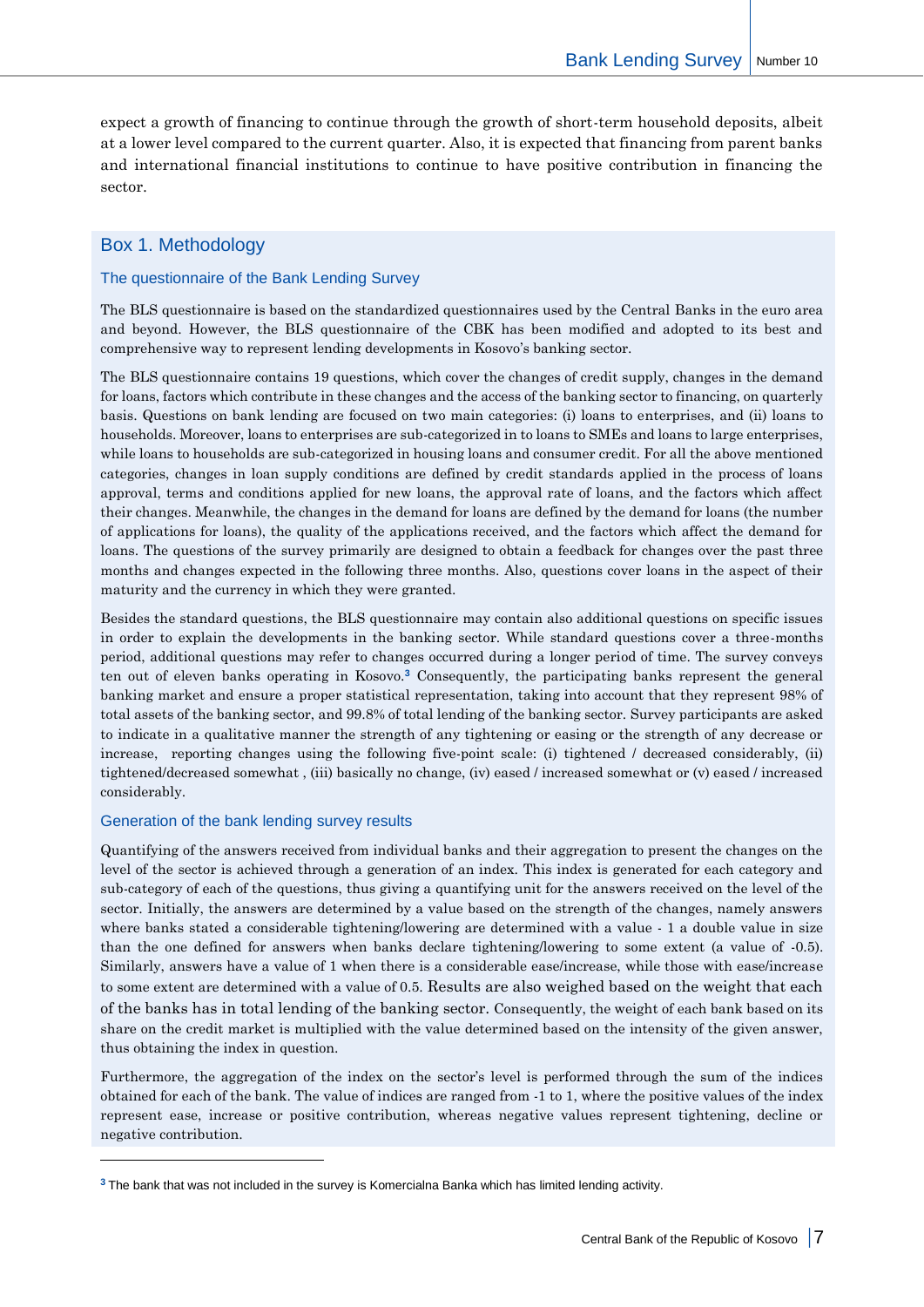# <span id="page-8-0"></span>Developments in credit standards, credit terms and conditions, and in loans demand

# <span id="page-8-1"></span>Loans to enterprises

#### <span id="page-8-2"></span>Credit standards

During the fourth quarter of 2021, credit standards (banks' internal guidelines or loans approval criteria) applied to enterprises in general represent an ease which is of a lower level compared to the previous quarter with a positive index of 0.22 from 0.15 as it was in the previous survey. In the previous survey (Q3 2021), banks had stated that they expect an ease of credit standards to an approximate level as in the current one (chart 1).



Chart 1. Changes of credit standards applied for enterprises and contributing factors

Within loans to enterprises, banks reported a positive index of 0.22 for changes in credit standards for SMEs, and marginal changes with a low positive index of 0.09 for large enterprises. More specifically, this result was influenced by the responses of four participating banks which stated an ease to some extent of credit standards for SMEs, while two of the banks stated an ease of standards for large enterprises against the other two banks which stated tightening for the same credit standards.

The main role in easing the credit standards applied by banks in Q4 2021, turns out to have had the support of enterprises in borrowing by the KCGF with a positive index of 0.48 (responses from five banks, of which three of the banks attributed significant contribution), and the increase of competitive pressures in the banking market with a positive index of 0.39 (a factor stated by four banks of which two of the banks attributed a considerable contribution). The approval rate of loans to enterprises during this quarter increased significantly compared to the previous quarter. The approval rate of loans to enterprises increased for both categories of enterprises, albeit this rate was twice higher for SMEs than for large enterprises. This result was influenced by the responses of six participating banks which stated an increase in the loan approval rate for SMEs, while four of the banks stated the same for large enterprises.

Banks are expected to ease credit standards to some extent during Q1 2022. Five out of ten participating banks in the survey, among which one with systemic importance, expect the increase of competition to have the main contribution in easing the credit standards for enterprises. Also, a positive contribution is expected to be given by the favorable position of the banking sector liquidity. Specifically, the easing of credit standards is expected to be at a lower level than the change in the current quarter, where after the indexation of replies it was resulted in a positive index for SMEs of 0.18, and a positive index of 0.09 for large enterprises.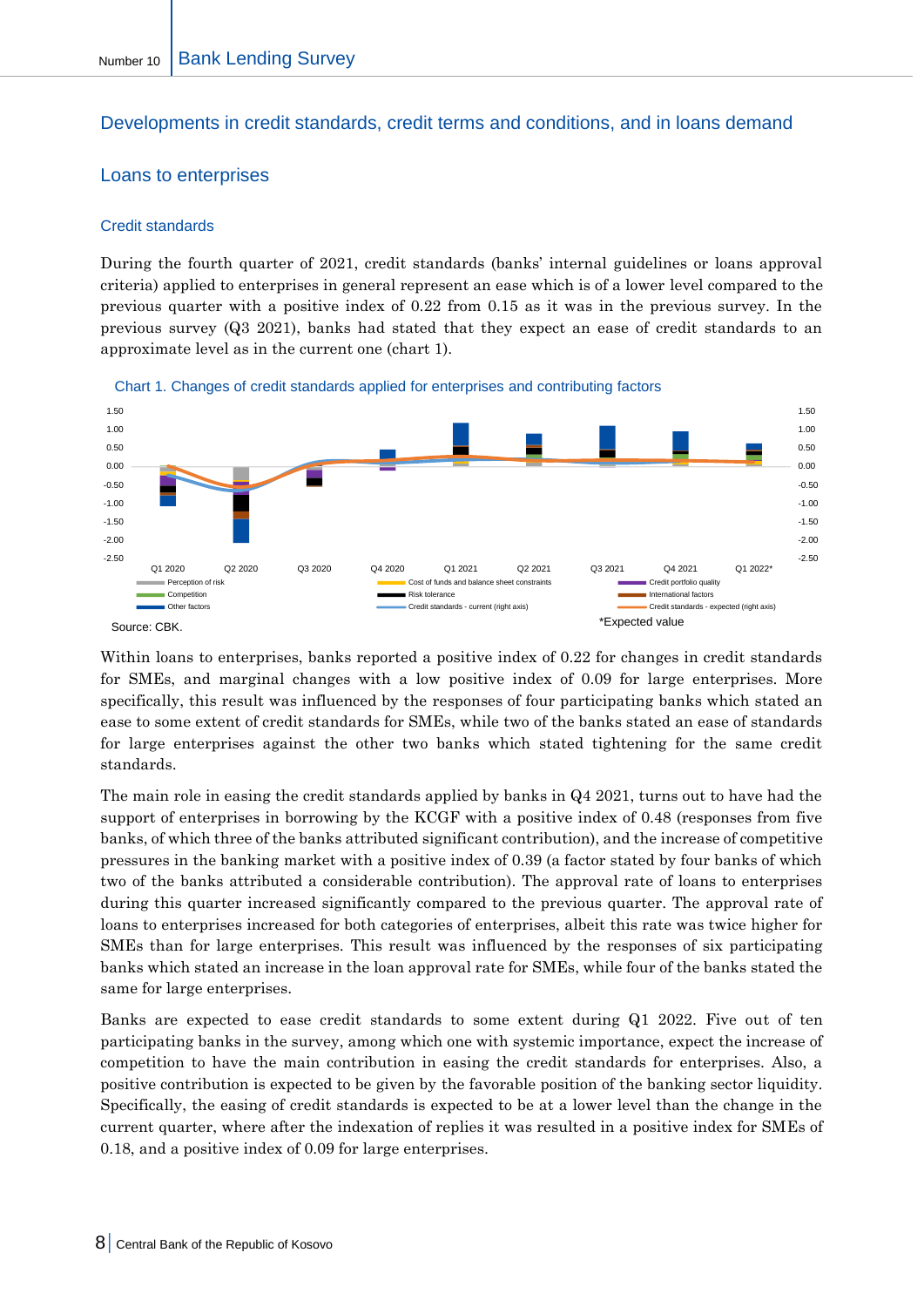Conversely, approval rate of loans to enterprises is not expected to have significant change over the next quarter.

#### <span id="page-9-0"></span>Terms and conditions

In Q4 2021, the overall terms and conditions applied by banks in issuing loans to enterprises (the specific terms and conditions of a contract for loans) were eased, albeit to a lower level (chart 2). The banking sector applied the same ease of terms and conditions for new loans to both SMEs and large enterprises. Namely, for both categories of enterprises there was marked an ease to some extent in the applied interest rate (positive index of 0.23 for SMEs and 0.19 for large enterprises) and in the collateral requirement for approved loans (with a positive index of 0.23 and 0.12 for large enterprises).



The factor with the main contribution and positive high index in easing terms and conditions continued to be the support offered by the KCGF for SMEs with a positive index of 0.48. Also, a positive contribution was given by the increase of competitive pressures in the banking sector with a high positive index of 0.40.

Banks are expected to apply eased terms and conditions during Q1 2022, albeit at low levels. In this context, similar to the current quarter, banks stated that they expect similar easing of terms and conditions for both categories of enterprises, by offering a more favorable price for loans (positive index 0.10 for both categories of enterprises), as well as lower collateral requirements (positive index 0.16 for SMEs and 0.10 for large enterprises). The easing of terms and conditions for enterprises is expected to be driven by competitive pressures in the banking market, the good liquidity position of the banking sector, as well as the support of SMEs by the KCGF.

#### <span id="page-9-1"></span>Demand for loans

During the fourth quarter of 2021, **enterprises demand for loans** marked a significant higher increase compared to Q3 2021. Credit demand turned out to have been underestimated in banks' expectations for Q4 2021 expressed in the previous survey (Q3 2021) (chart 3). Specifically, the credit demand from SMEs increased significantly with a positive index of 0.48, while credit demand from large enterprises remained unchanged. The index generated for credit demand was influenced by the responses of eight banks which stated an increase in demand, with three of them stating a significant increase.

According to the survey, the change in demand for loans from enterprises was mainly affected by the demand for financing inventories and working capital, and financing fixed investments with a high positive index of 0.46 and 0.38, respectively. The result of the contributing factors to the credit demand was determined by the responses of nine banks which stated a positive impact of the demand for financing inventories and working capital and seven banks for financing fixed investments. The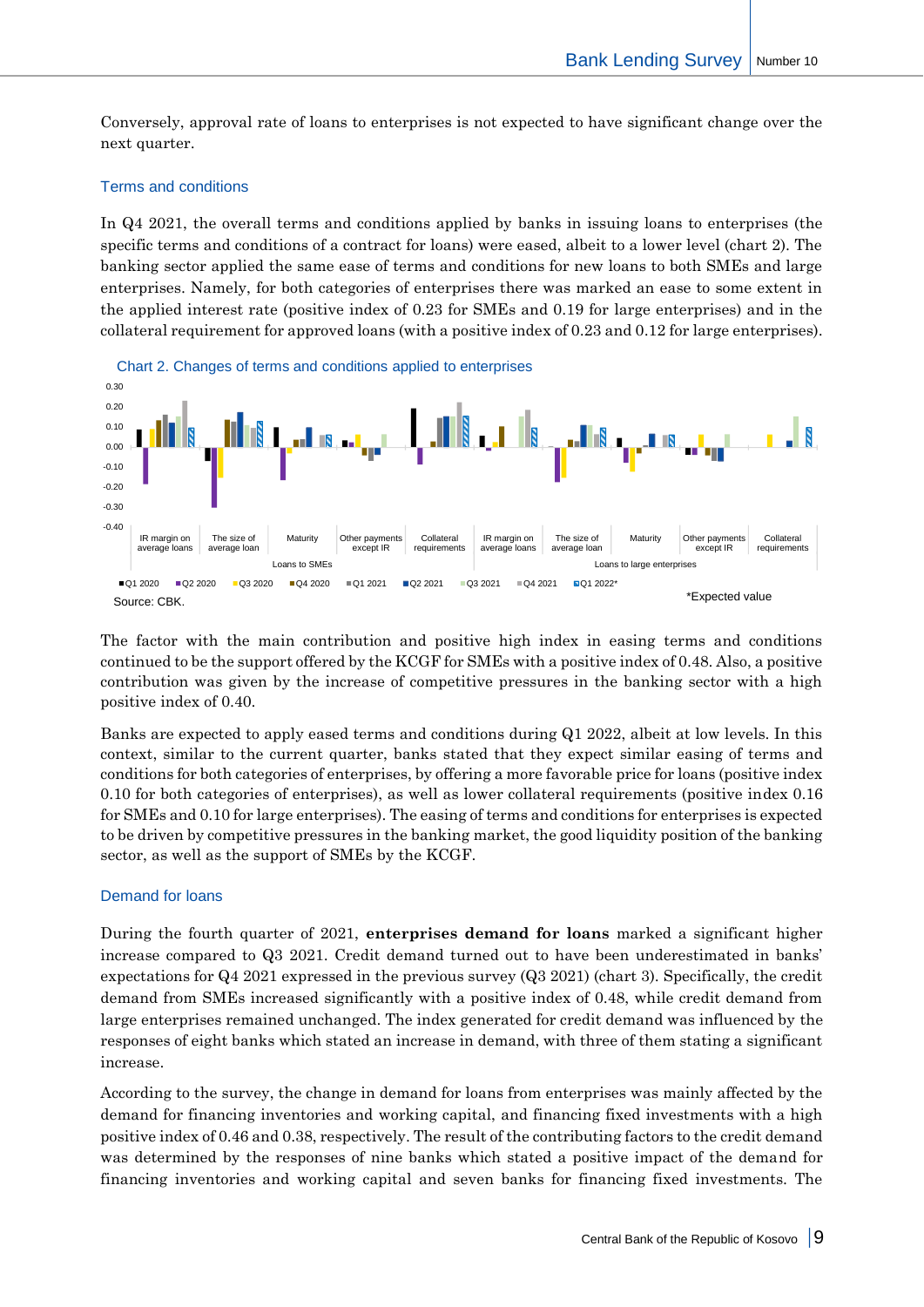quality of applications received from enterprises improved to some extent during Q4 2021, namely with a positive index of 0.19 for SME applications and 0.11 for large enterprise applications.

According to the survey, during Q4 2021, enterprise nonperforming loans to total loans ratio generated a negative index of 0.31, in contrast to the previous survey where banks stated a positive index of this ratio, implying an improvement of the loans portfolio quality. This result was impacted by the responses of six banks which stated a decline of nonperforming loans.



Banks do not expect significant changes in the demand for loans from enterprises during the next quarter. However, two banks of systemic importance and high weight in lending of the banking sector, stated that they expect a decrease in credit demand to some extent, while three other banks, one of them systemically important, stated that they expect an increase in demand for loans. Consequently, these responses resulted in a marginal negative index of 0.06. The need for financing fixed investments is expected to be the only driver of demand for loans with a low positive index of 0.13. At the same time, banks do not expect a significant change on the quality of enterprise applications for loans.

At the same time, over the next quarter, banks do not expect a significant change in the nonperforming loans to total loans ratio for enterprises.

# <span id="page-10-0"></span>Loans to households

#### <span id="page-10-1"></span>Credit standards

Credit standards applied to households during the fourth quarter of 2021 generally eased, although the easing mainly affected credit standards for consumer credit, while credit standards for housing loans remained largely unchanged. The result mainly reflects the responses of four banks, where three of them are of systemic importance. Expectations for the fourth quarter of 2021 stated by banks in the previous survey resulted to be correct (chart 4). Banks stated that they significantly increased the approval rate of loans to households, where housing loans were characterized with a higher approval rate with a positive index of 0.33 against the consumer credit which marked a positive index of 0.27. The higher approval rate for housing loans against the consumer credit may, among other things, be influenced by existing campaigns / agreements with construction companies which affect the easing of approval criteria, as well as the quality of applications received for this segment against the consumer credit.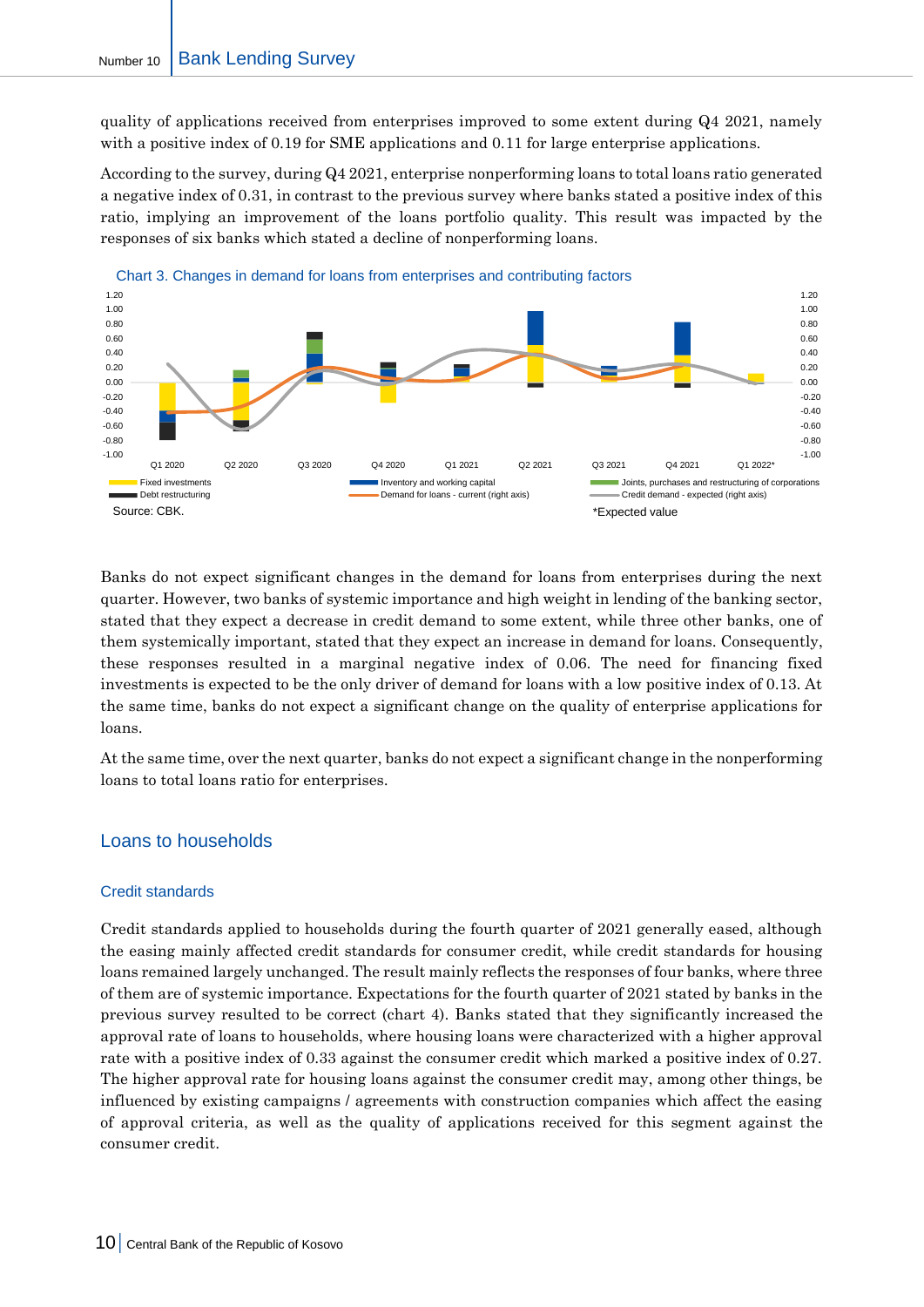Factors that contributed positively to the easing of credit standards were the increase of competitive pressures with a positive index of 0.39, the good outlook of the domestic market in general and the banking market in particular with a positive index of 0.30 and 0.18, respectively.





In the first quarter of 2022, banks expect an ease in credit standards for households to some extent. Credit standards are expected to ease to a higher level for consumer credit than for housing loans, with a positive index of 0.23 and 0.12, respectively. Credit standards are expected to be positively affected by the increase of competitive pressures and the good outlook of the banking market in the country. At the same time, banks expect an increase of loans approval rate, albeit at a lower level compared to the actual values marked in Q4 2021. More precisely, the results of the responses generated a positive index of 0.18 for consumer credit and 0.10 for housing loans.

#### <span id="page-11-0"></span>Terms and conditions

Terms and conditions generally eased for new loans to households in the fourth quarter of 2021. The ease of terms and conditions was approximate for housing loans and consumer credit, based on the index level that was generated. Almost all the terms and conditions conveyed in the survey were eased, except for other payments other than interest, which remained unchanged. Specifically, as regards to housing loans, banks applied lower interest rates (positive index of 0.23), reduced collateral requirements (positive index of 0.19), increased the amount of approved loans and extended loans maturity (low positive index of 0.10). While for consumer credit, banks applied an ease at a lower level, mainly in collateral requirements (positive index of 0.19), and in interest rate, amount and maturity (positive index of 0.16) (chart 5).



Chart 5. Changes of terms and conditions applied to households

The main factors that contributed to the easing of the terms and conditions applied are mainly the increased competitive pressure, the good local market outlook in general and the banking market in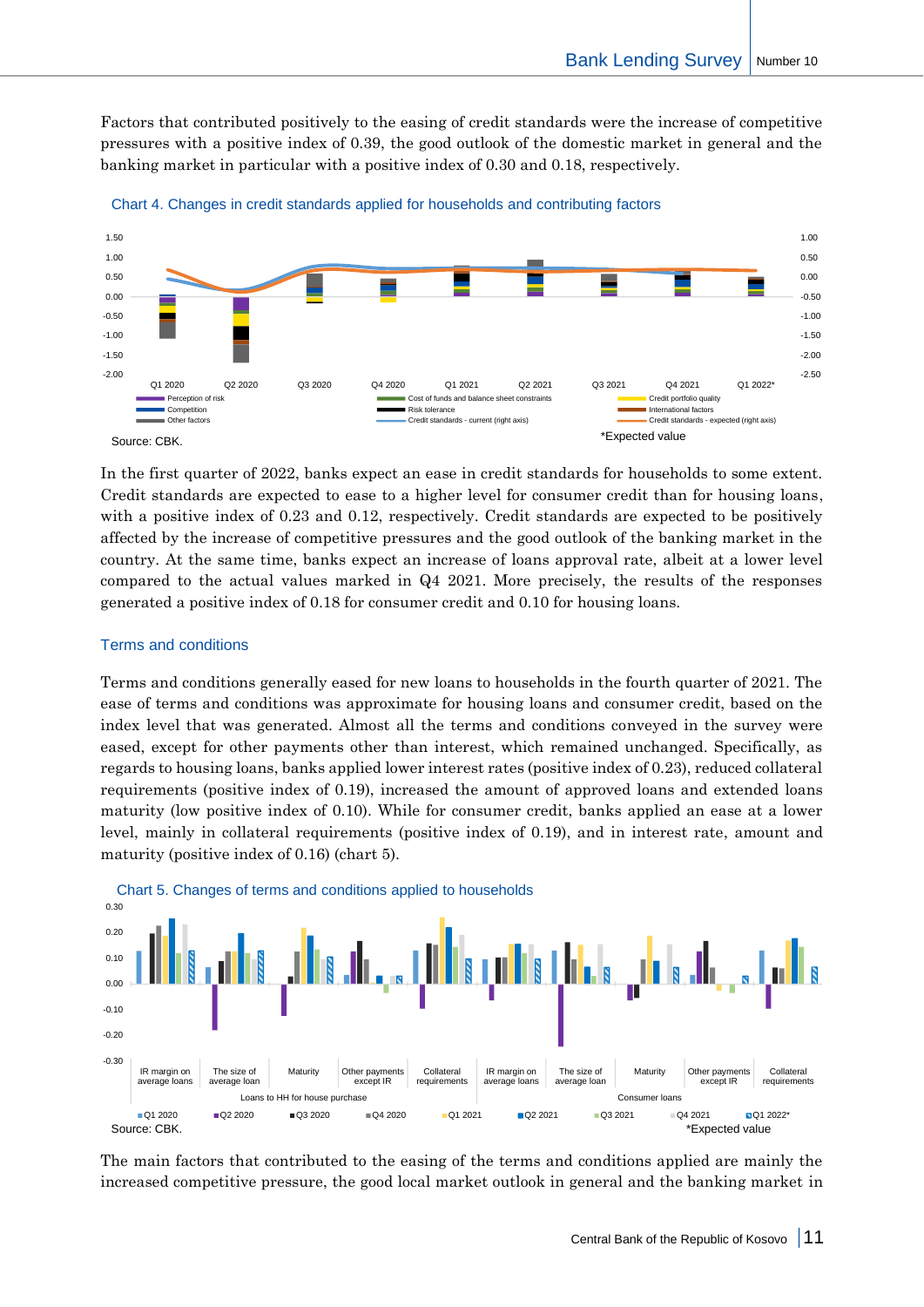particular, as well as the satisfactory liquidity position of the sector. Also, these easing of terms and conditions were affected by the ease of Covid-19 containment measures.

For the first quarter of 2021, banks expect terms and conditions for loans to households to ease at a lower level compared to the current quarter. The ease of terms and conditions is expected to be higher for housing loans. Mainly, terms and conditions for housing loans are expected to be eased by lowering the interest rate and increasing the approved amount with a positive index of 0.13. Whereas, for consumer credit it is expected an ease in interest rate with a low positive index of 0.10. The good market outlook in the country, as well as the increase of competitive pressures in the banking market are expected to be the driving factors of the easing of terms and conditions applied by banks during Q1 2022.

#### <span id="page-12-0"></span>Demand for loans

Banks in this quarter reported a significant increase in demand from households compared to the low growth in demand during the previous quarter (Q3 2021). Seven out of a total of ten banks participating in the survey, stated a growth in the demand for loans in general, which after indexing the responses resulted in a positive index of 0.55. Banks have reported a higher increase of demand for consumer credit compared to the demand for housing loans, with a positive index of 0.47 and 0.33, respectively. If the current result of loans demand are compared with the expectations of banks stated in the previous survey for the same period, the current level of the increase in demand is higher, being affected by the actual value of the demand for both categories which are higher than the expectations stated by the banks (chart 6).

This increase was positively influenced primarily by three of the factors listed in the survey, namely the need for consumer financing, the increase in consumer confidence, as well as the improvement of the outlook in the real estate market, with a positive index of 0.37, 0.28 and 0.21, respectively. The quality of loan applications received by households during this quarter improved for both types of loans at a similar level, with a positive index of 0.23 for housing loan applications and a positive index of 0.22 for consumer credit applications.

Regarding the loans portfolio quality for households, banks stated improvement, reflecting the responses of three banks with systemic importance for a decline in nonperforming loans to total loans ratio for households, which resulted in a negative index of 0.21.





In the first quarter of 2021, banks do not expect a significant change in the demand for loans from households. However, this result was influenced by the expectations of two systemically important banks and a large share in lending to the sector, which expect a decline in credit demand, offsetting the increase in demand for loans stated by four other banks. Results of the survey suggest that banks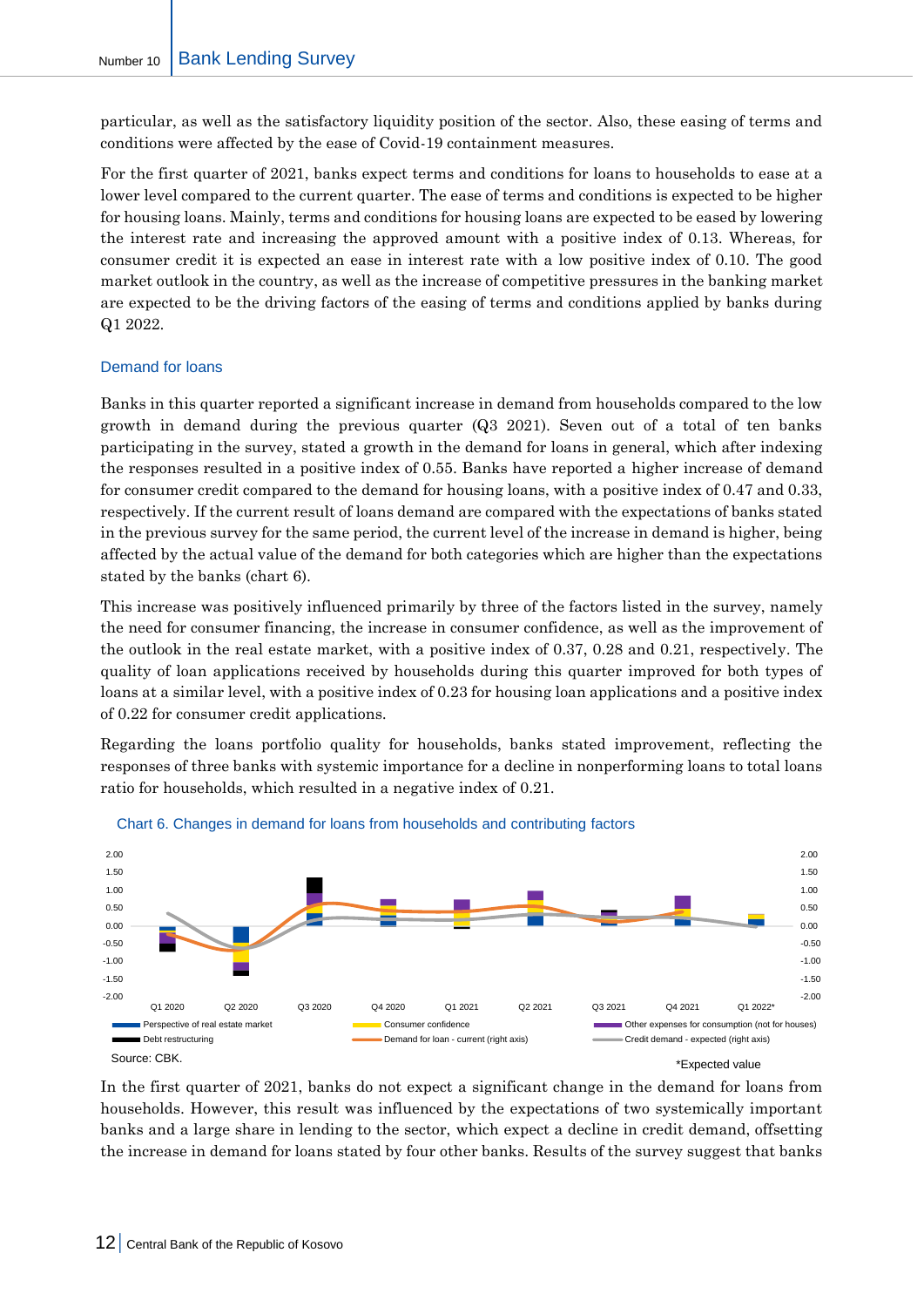have attributed these expectations to outlook of the real estate market, and to the consumers' confidence.

Unlike the current quarter  $(Q_4 \t2021)$ , banks expect loans portfolio quality of household to remain unchanged in the first quarter of 2022. At the same time, banks stated that they expect an improvement to a low extent of loans quality applications from households, namely for consumer credit with a positive index of 0.11.

# <span id="page-13-0"></span>**Financing**

Banks reported a significant increase of access to financing during the fourth quarter of 2021. Taking into account the traditional model of the banking sector in Kosovo, the financing continued to be dominated by household deposits. All the banks participating in the survey reported an increase in financing during this quarter, one of them (a bank with high weight and of systemic importance) stated a significant increase in financing.

Financing increased significantly also during the previous quarter, however, the growth recorded in this quarter resulted to have been much higher. Total financing generated a high positive index of 0.61, where short-term household deposits dominated with a positive index of 0.49. This result was impacted by the responses of seven banks out of total ten banks which participated in the survey. In contrast to the previous quarter, financing from corporate deposits increased to a significantly higher level of 0.24 (negative index of 0.10 in Q3 2021), also reflecting the responses of the seven participating banks. At the same time, financing from international financial institutions and parent banks contributed positively to the financing of the banking sector, albeit with a low index of 0.12 and 0.14, respectively (chart 7). By maturity, short-term deposits were the main financing source during this quarter with positive index of 0.45.

For the next quarter, banks generally expect growth in access to financing, but at a significant slower pace than in the current quarter. Financing through household deposits is expected to lead the increase in financing of the banking sector with a positive index of 0.28, while financing from corporate deposits is expected to have marginal movements with a positive index of 0.09. Banks also stated that they expect the increase in financing to be dominated by short-term deposits with a positive index of 0.28 (chart 7).



#### <span id="page-13-1"></span>Results of focused questions

The survey questionnaire for the fourth quarter of 2021 was completed with three additional questions, in an attempt to address the impact of inflationary pressures that were evident especially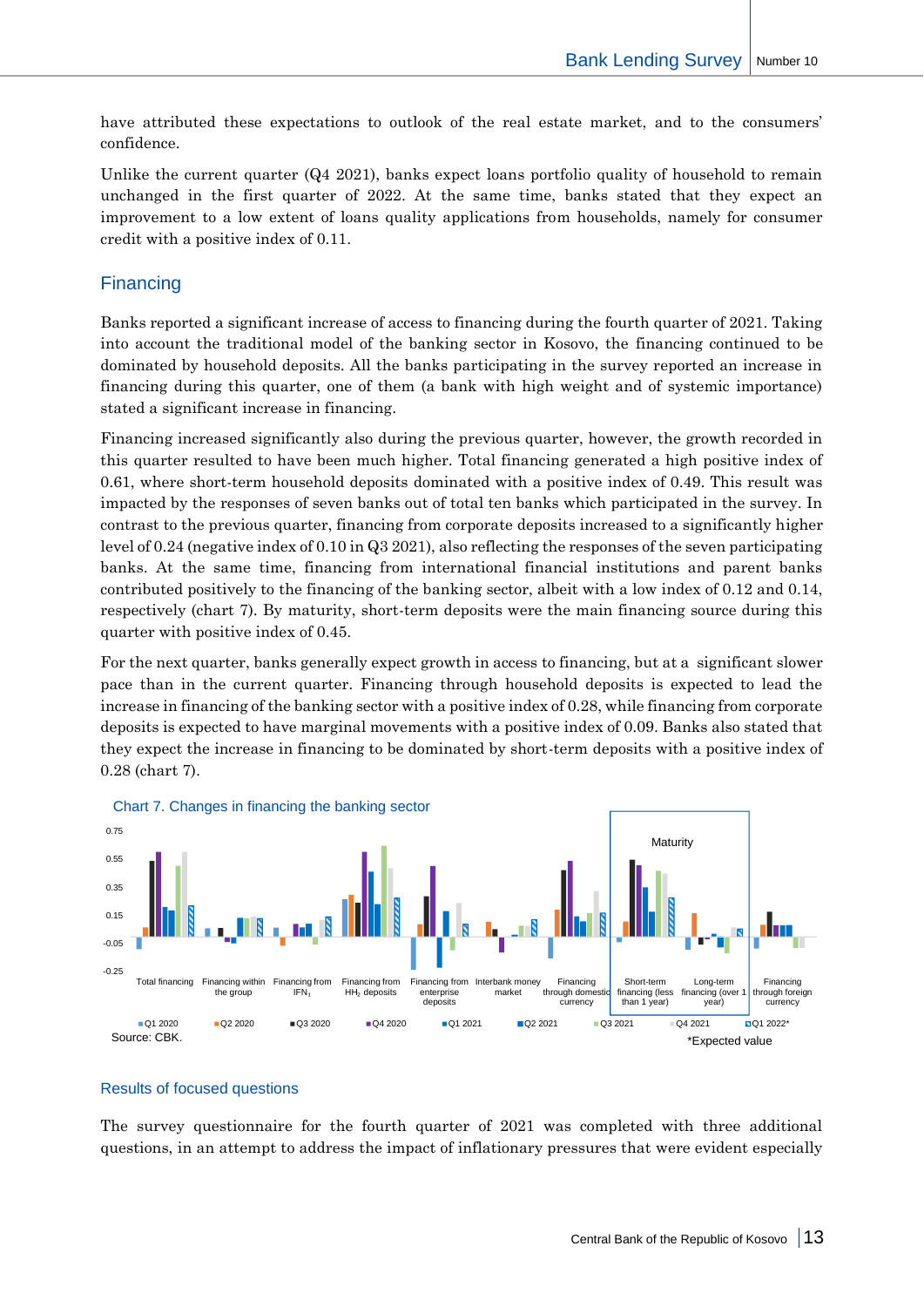in the second half of the year on lending dynamics. Also, one of the questions breaks down credit supply and demand by economic sectors.

With the easing of containment measures in the country and abroad during 2021, economic activity had a strong recovery in 2021, reflected in high GDP growth on a quarterly basis, especially in the second quarter. This increase was supported by increased domestic demand, Government facilitation measures, CBK measures through moratorium and loan restructuring, as well as high financing from diaspora inflows. However, both domestically and globally, this recovery and other pandemic-related factors were translated into overall price increases. Given that price increases negatively affect the consumers' purchasing power, it is important to understand the behavior of the banking sector in doing business in these dynamics, and the sector's perception of the customers' solvency.

Banks stated that during the fourth quarter there was no change in credit supply and that no significant change in credit demand was observed as a result of increased prices in the country. However, almost all banks noted that the effect of price increases is more likely to be reflected in the behavior of the banking sector during Q1 2022 and Q2 2022. Banks expect the highest change in demand for loans, especially from households. According to banks, households are expected to increase the demand for loans, more precisely for consumer credit with short-term maturity as a result of the decrease of the purchasing power. On the other hand, one of the banks emphasized that it expects customers to postpone their planned investments until a period of stabilization of prices in the market.

Another aspect covered by additional questions was the impact of price increases on customers' solvency. Banks' sentiment from the responses received shows that banks believe in the absorption capacity of their customers, in the short-term period. Banks supported these expectations in their process of reviewing loan applications and ensuring that customers are not over-indebted against their respective income that they have. However, some of the banks stated that they expect that during the first half of 2022, given the continuing inflationary pressures in the country and abroad, to negatively affect the customers' solvency, and consequently the loan portfolio quality of the banks.

The disaggregated replies of banks for enterprises classified by sectors, indicate the direction of financing the economy and dynamics in certain sectors. During the fourth quarter, based on the easing of credit standards, the manufacturing sector presents the sector with the most favorable offer. The replies of four banks, of which two with systemic importance and with a high weight to the total lending of the sector, reflected easing of credit standards for this sector, one of them stated considerable ease, which resulted in a positive index of 0.29. Furthermore, for loans to services and trade sector were applied eased credit standards as well, namely with a positive index of 0.20 and 0.16, respectively. At the same time, also terms and conditions were eased at higher level for lending to manufacturing sector with a positive index of 0.35. Other sectors with eased terms and conditions were the trade sector and services sector, which resulted with a positive index of 0.29 and 0.25, respectively. The demand for loans marked an increase for all of the sectors. The sectors with the highest demand for financing were manufacturing and trade with a positive index of 0.39. Also, the residential real estate and services sectors were characterized with an increased demand during Q4 2021, translated into positive indices of 0.29 and 0.26, respectively.

For Q1 2022, banks expect an ease of credit standards mainly for the manufacturing and trade sectors. Similarly, also for the manufacturing sector, terms and conditions are expected to be eased to a larger extent, while for trade and services sectors terms and conditions are expected to ease at a lower rate. In the same period, credit demand is not expected to change significantly, where according to banks expectations most of the sectors were translated into marginal indices. Demand for financing the real estate sector is expected to mark a decline, however this expectation from banks' responses was characterized by a negative marginal index of 0.10.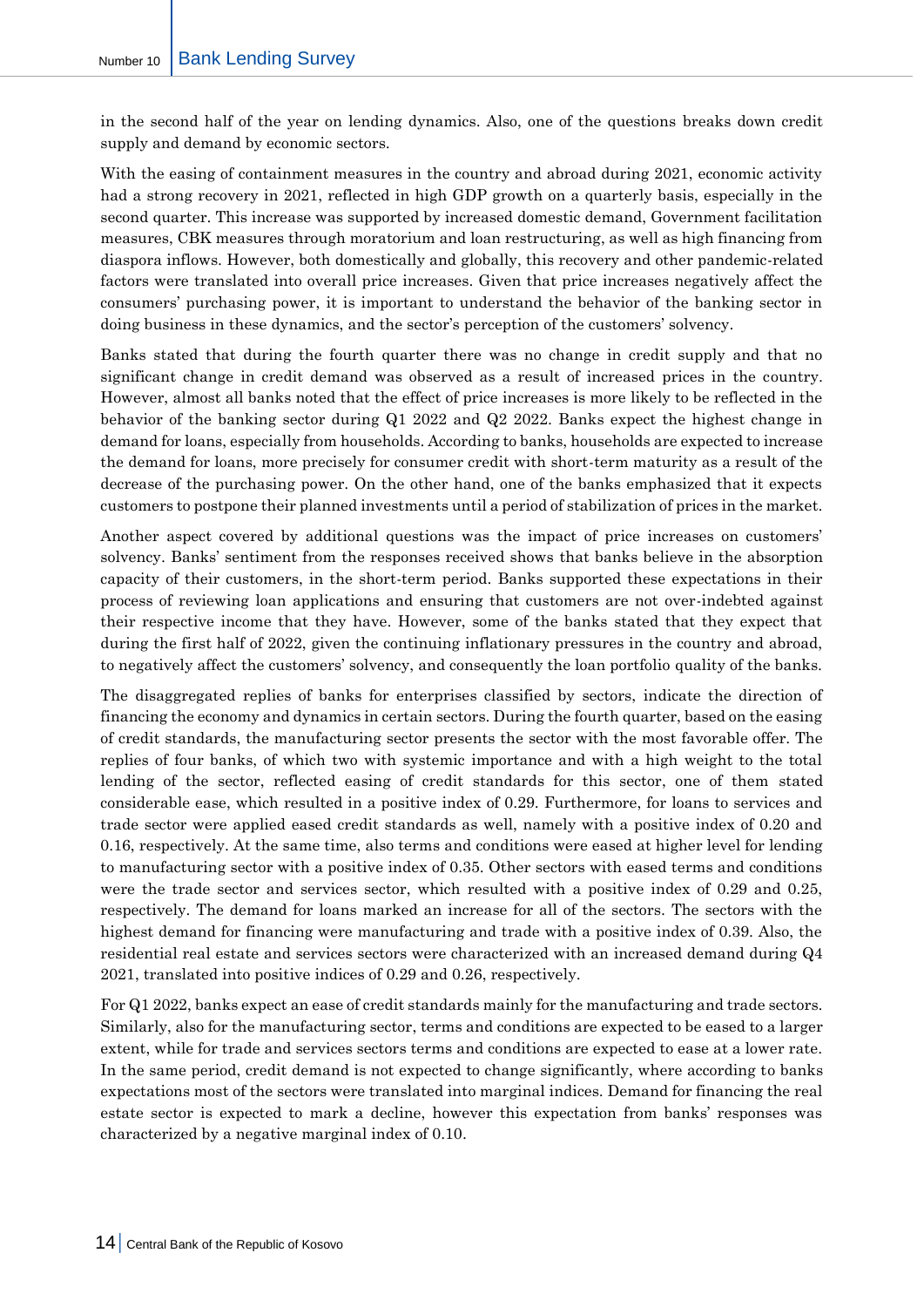# <span id="page-15-0"></span>**Inflation Expectations**

In order to enhance the analytical capacities and based on the best regional practices and beyond, the CBK surveys the financial institutions in the country, based on the hypothesis that financial institutions convey the best practices from parent banks and have proper expertise to design inflation dynamics. As a result, since the third quarter of 2019, BLS has been enriched with supplementary questions, which address commercial banks expectations on price developments in the country, thus supporting and supplementing our analysis, in modeling and forecasting.

In the last questionnaire, besides the statements of the banks relating their estimates on the level of inflation for the previous quarter, the questionnaire addresses also the overall expectations of the banks for the first quarter of 2022 and for the whole year of 2022 in general. The survey serves also as a tool to identify specific factors which potentially may affect bank expectations for the specified level of inflation.

# <span id="page-15-1"></span>**Methodology**

Inflation expectations have at least two important roles. First, they offer summarized quantitative series for inflation rate in the future, and secondly, they may be used to assess the confidence of the objective of inflation set by the central banks.

The importance of inflation expectations is higher for the countries which have adopted the strategy of targeting the inflation. For these countries, inflation expectations, among others, serve also as an indicator of the public confidence towards central banks. If it is believed that the central bank will act in order to achieve the objective, then also the expectations of the economic agents on the inflation rate would be closer to the objective. Inflation expectations are important also for banks which do not have monetary policy, given that they serve as an important input in defining the prices and salaries, and in the process of modeling and forecasting. Moreover, inflation expectations have an impact on the aggregate demand, which later affect the inflation trend.

Unlike the current inflation which is measured in a direct way, inflation expectations are assessed with indirect methods. Among the mostly used is the survey of economic agents: consumers, businesses, commercial banks, etc. The Central Bank of the Republic of Kosovo, for the first time began with the assessment of inflation expectations in the third quarter of 2019, initially with commercial banks.

Estimates which are performed by commercial banks are of quantitative forms associated also with the spread of the profitability. Inflation expectations are estimated for different time frameworks, where initially are performed the estimates on the previous quarter and the expectations for the following quarter and the current year in general. The summarizing of inflation through the surveys is followed by a systemic process, elaboration and aggregation in order to find the average of inflation expectations from the commercial banks.

# <span id="page-15-2"></span>Results Summary

Based on the survey conducted in January 2022, banks have estimated a higher level of inflation in the fourth quarter of 2021 compared to the previous quarters, and expect an even higher increase, in the first quarter of 2022. Dynamics that have characterized the price fluctuations during the reporting period were reflected in inflationary expectations of commercial banks: 5.1% in Q1 2022 from 5.0% as it had been estimated for the previous quarter (table 2). For 2022 , banks expect that the level of inflation rate will reach 3.8% from 3.4% as it was in 2021. The survey realized conveys also the potential effects that banks expect after they have faced with the new situation caused by Covid-19 pandemic.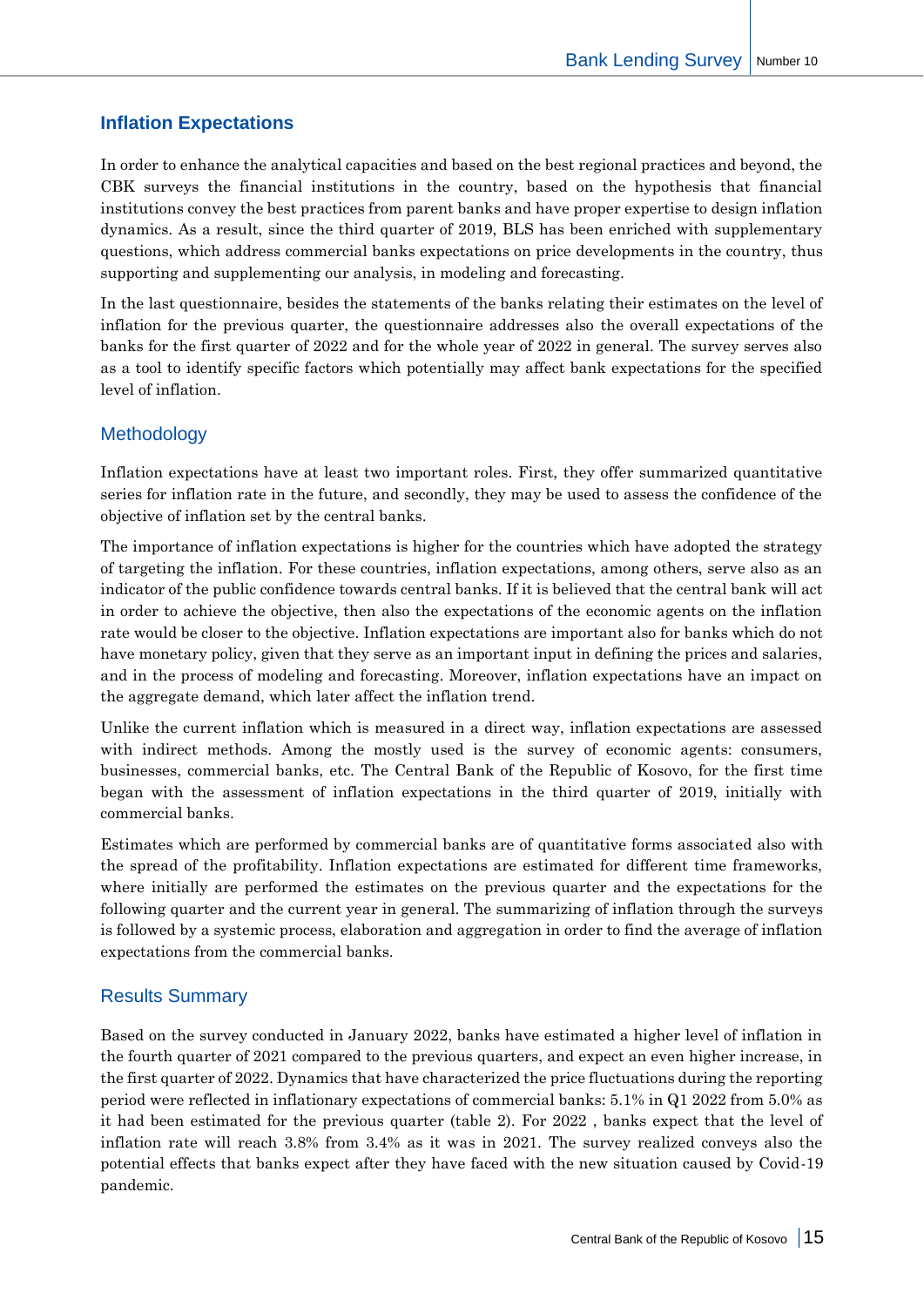Data published by the Kosovo Agency of Statistics (KAS), for the fourth quarter of 2021, suggest that the average annual inflation rate was around 6.4%, which shows an underestimation of banks as regards to the inflation rate. For the first quarter of 2022, banks expect the average inflation rate to be 5.1%. Most banks (6 of them) expect inflation to be above 4 percent, while other banks (4 of them) expect inflation to be in the range of 3 to 4%.

| <b>Banks</b>    | Q4 2021 | Q1 2022 | 2022 |
|-----------------|---------|---------|------|
|                 | 3.5%    | 3.7%    | 3.5% |
| $\overline{2}$  | 6.7%    | 6.5%    | 4.9% |
| $\mathbf{3}$    | 3.4%    | 3.0%    | 2.7% |
| $\overline{4}$  | 6.4%    | 8.6%    | 6.8% |
| $5\phantom{.0}$ | 6.7%    | 6.5%    | 3.5% |
| $6\phantom{1}$  | 6.4%    | 5.5%    | 3.7% |
| $\overline{7}$  | 3.4%    | 3.8%    | 3.5% |
| 8               | 4.0%    | 4.0%    | 4.0% |
| 9               | 6.7%    | 6.1%    | 2.5% |
| 10              | 2.8%    | 3.1%    | 3.1% |
| Average         | 5.0%    | 5.1%    | 3.8% |

Table 2. Inflation expectations of banks, annual change in per cent

Source: Commercial banks and CBK calculations.

As depicted in chart 8, the reported spreads of probability show that there is a relatively high certainty relating the following result of inflation, hence the spread of probability of the banks is concentrated in the expected inflation.

In their qualitative comments, banks have cited some of the possible factors which may have an impact on the level increase of inflation:

Temporary internal and external factors attributed to the growth of





Source: Commercial banks and CBK calculations.

economic activity, as a result of the easing of pandemic measures, the decrease in the number of people infected with the virus and the vaccination of the population. A more optimistic view regarding the pandemics has had an impact on the increase of the economic activity and consequently of the level of inflation;

- There were supply constraints as a result of barriers created in supply chains coming from Covid-19 pandemic, where many companies are finding it difficult to find raw materials to produce their products. Moreover, the increase in the cost of transport has led to an increase in prices, especially of oil, fuels, construction materials, etc.;
- $\checkmark$  The increase in prices of oil products but also of other categories is reflected in the overall increase in prices. Moreover, the increase of energy prices is expected to further influence other price increases. Price developments in international markets as well as low manufacturing in Kosovo and the high dependence of the country's economy on imports has had an impact on the increase of prices.

Expectations of the banks for Q1 2022 are in line with the higher trend of inflation while for the whole year of 2022 compared to 2021, taking into account the dynamics with which are being characterized prices in the country, it is thought that banks expectations are low.